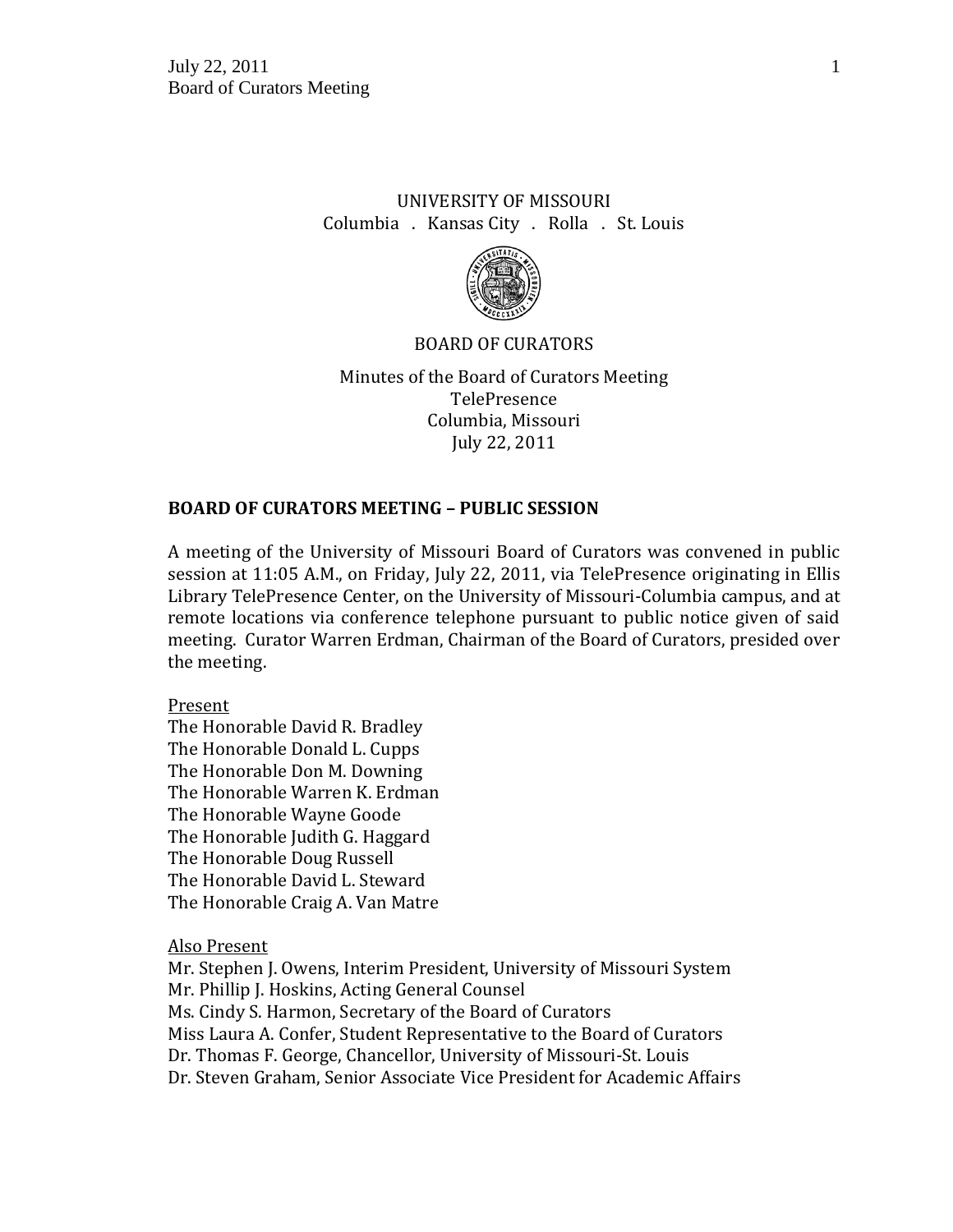Ms. Natalie "Nikki" Krawitz, Vice President for Finance and Administration Ms. Kathy Miller, Chief of Staff Dr. Betsy Rodriguez, Vice President for Human Resources Ms. Cindy Pollard, Associate Vice President of Strategic Communications Media Representatives

Board of Curators Finance Committee convened at 11:06 A.M. and concluded at 12:26 P.M.

## **Consent Agenda**

It was endorsed by Interim President Owens, moved by Curator Bradley and

seconded by Curator Goode, that the following items be approved by consent

agenda:

- 1. Minutes of the Board of Curators Meeting, June 16-17, 2011 as provided to the Curators for review and approval
- 2. Minutes of the Board of Curators Committee Meetings, June 16-17, 2011 as provided to the Curators for review and approval.
- 3. Minutes of the Executive Committee Meeting, June 29, 2011 as provided to the Curators for review and approval.
- 4. CRR 20.140 Amendment, Academic Calendar, Spring Semester Scheduled 2013, UMKC

**Collected Rules and Regulations Programs, Courses and Student Affairs Chapter 20.140: Academic Calendar** Bd. Min. 4/8/05; Revised 10/23/09, Amended 06/07/11, Amended 07/22/11.

- A. The academic calendar will conform to the following timetable:
	- 1. The fall semester will begin the first Monday after August 18.
	- 2. The spring semester will begin on the Tuesday after Martin Luther King Day for UM-Columbia, UM-Kansas City, UM-St. Louis, and Missouri University of Science and Technology.
	- 3. There will be no classes during the week of Thanksgiving.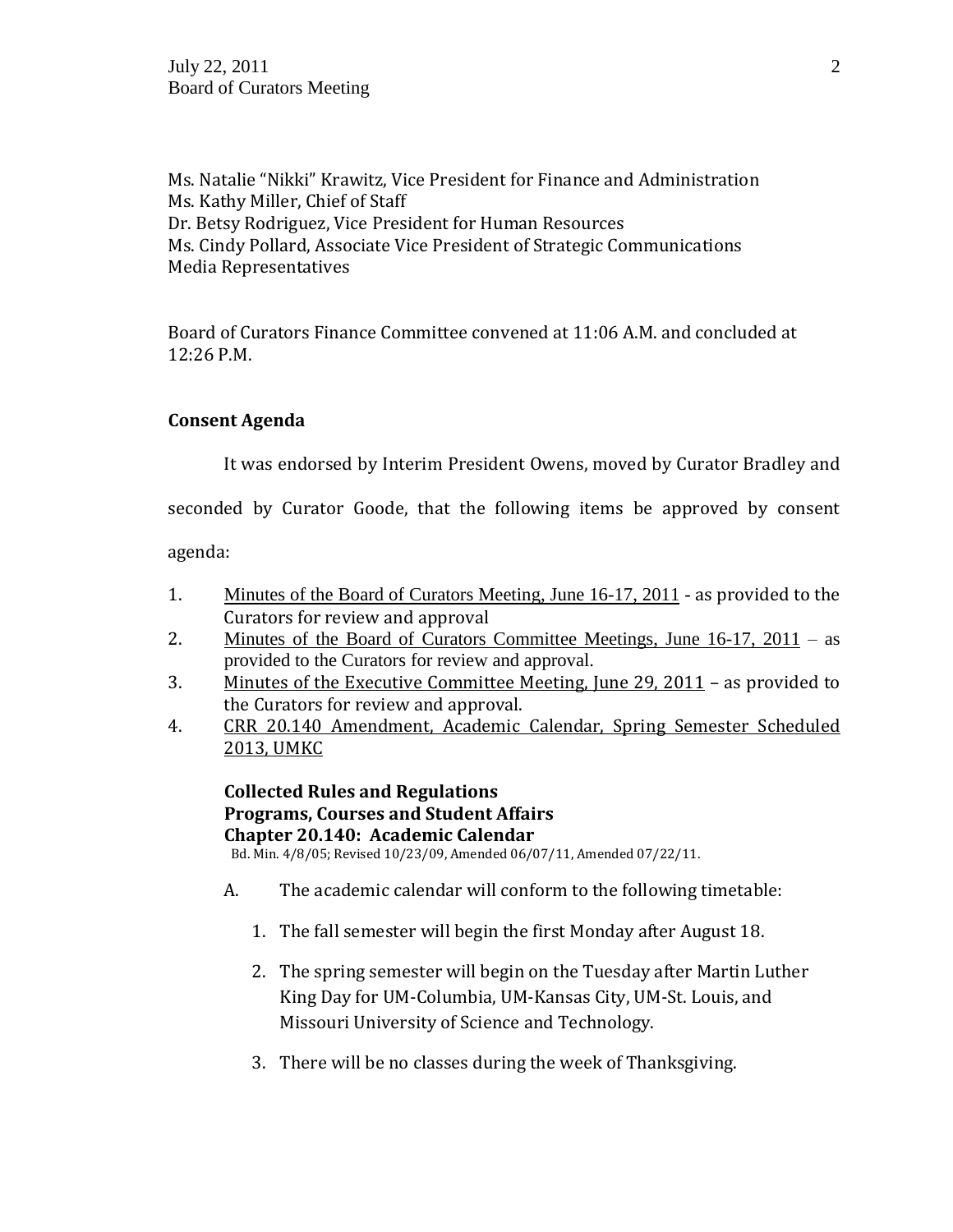- 4. Spring break will be the week containing the last Wednesday in March.
- 5. The last day of class, study day schedules, and final exam schedules will be set by each campus. Each campus should set the last day of class to allow for at least 43 Monday, Wednesday, and Friday classes for each class scheduled to meet on those days of the week, and 29 Tuesday and Thursday classes for classes scheduled to meet on those days.
- 6. The campus will set the dates for commencement, the schedules for intersession, the various schedules for the summer semester, the dates for any off-schedule course meetings, and the schedules for professional schools.
- B. Any variations to the above academic calendar must be recommended by the faculty and Chancellor of the campus, recommended by the President, and approved by the Board of Curators.

Roll call vote of Consent Agenda:

Curator Bradley voted yes. Curator Cupps voted yes. Curator Downing voted yes. Curator Erdman voted yes. Curator Goode voted yes. Curator Haggard voted yes. Curator Russell voted yes. Curator Steward voted yes. Curator Van Matre voted yes.

The motion carried.

## **General Business**

Retirement Plan Design Update – presented by Vice President Rodriguez (slides, information and recording on file)

A timeline of new design rollout during Board meetings was presented: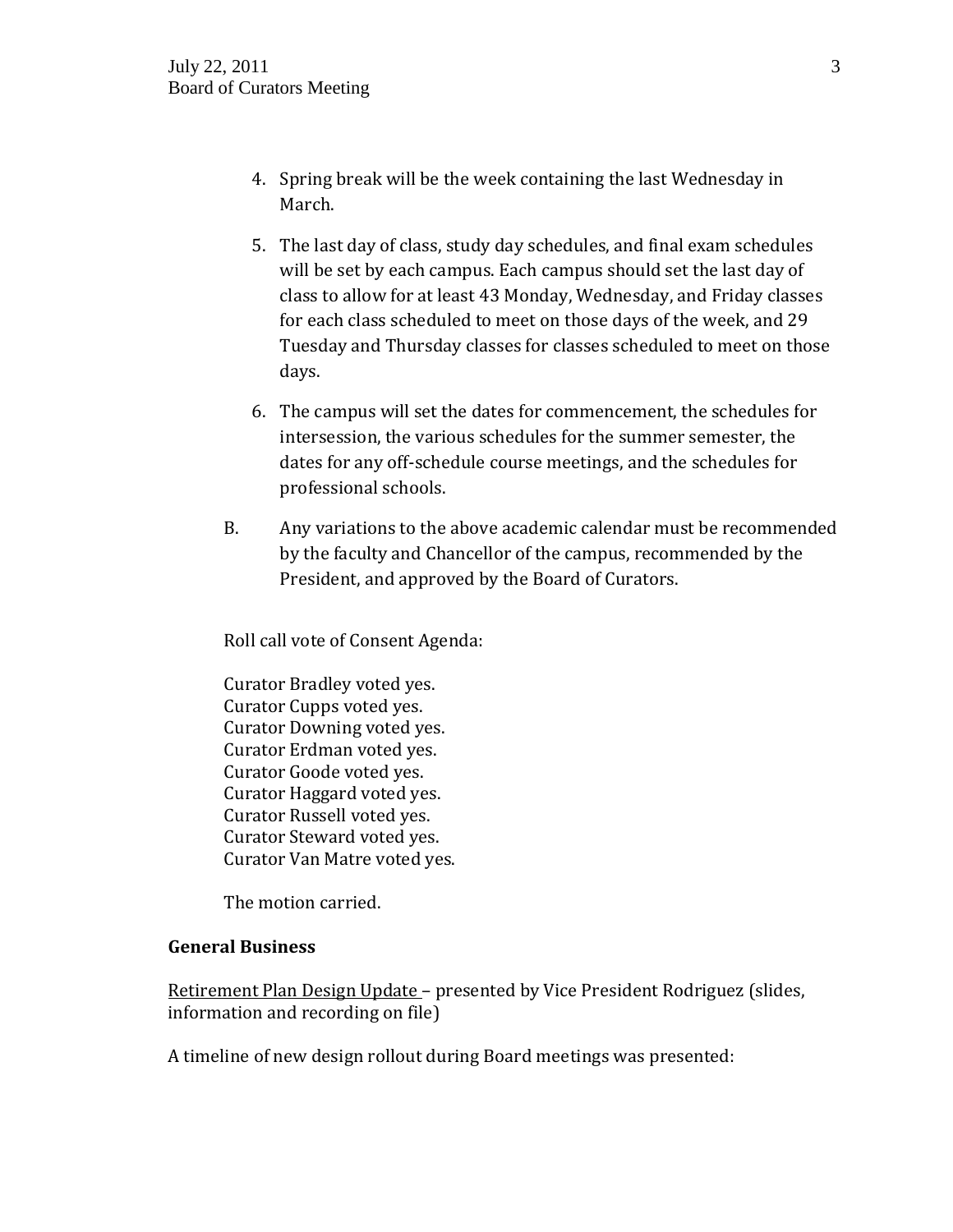- July 22, 2011- Process and timeline overview and review of ad hoc committee plan design.
- August 19, 2011 Selection process for defined contribution vendor(s), finalized combination plan design and cost structure, risk mitigation strategies and communication overview.
- October 4, 2011- Defined contribution vendor selection, discussion of plan expenses.
- October 20-21, 2011 Presentation of final plan design.

An overview of the plan design and vendor selection was also presented.

## **Finance Committee Report**

### FY2013 State Capital Appropriations Request, UM

It was recommended by Chancellor Deaton, Chancellor Morton, Chancellor

Carney and Chancellor George, endorsed by Interim President Owens, recommended by

the Finance Committee, moved by Curator Downing and seconded by Curator Goode,

that the following action be approved:

that the President be authorized to submit to the appropriate state offices the University's Fiscal Year 2013 State Capital Appropriations Request, as shown on the accompanying schedule.

Roll call vote Full Board:

Curator Bradley voted yes.

Curator Cupps voted yes.

Curator Downing voted yes.

Curator Erdman voted yes.

Curator Goode voted yes.

Curator Haggard voted yes.

Curator Russell voted yes.

Curator Steward voted yes.

Curator Van Matre voted yes.

The motion carried.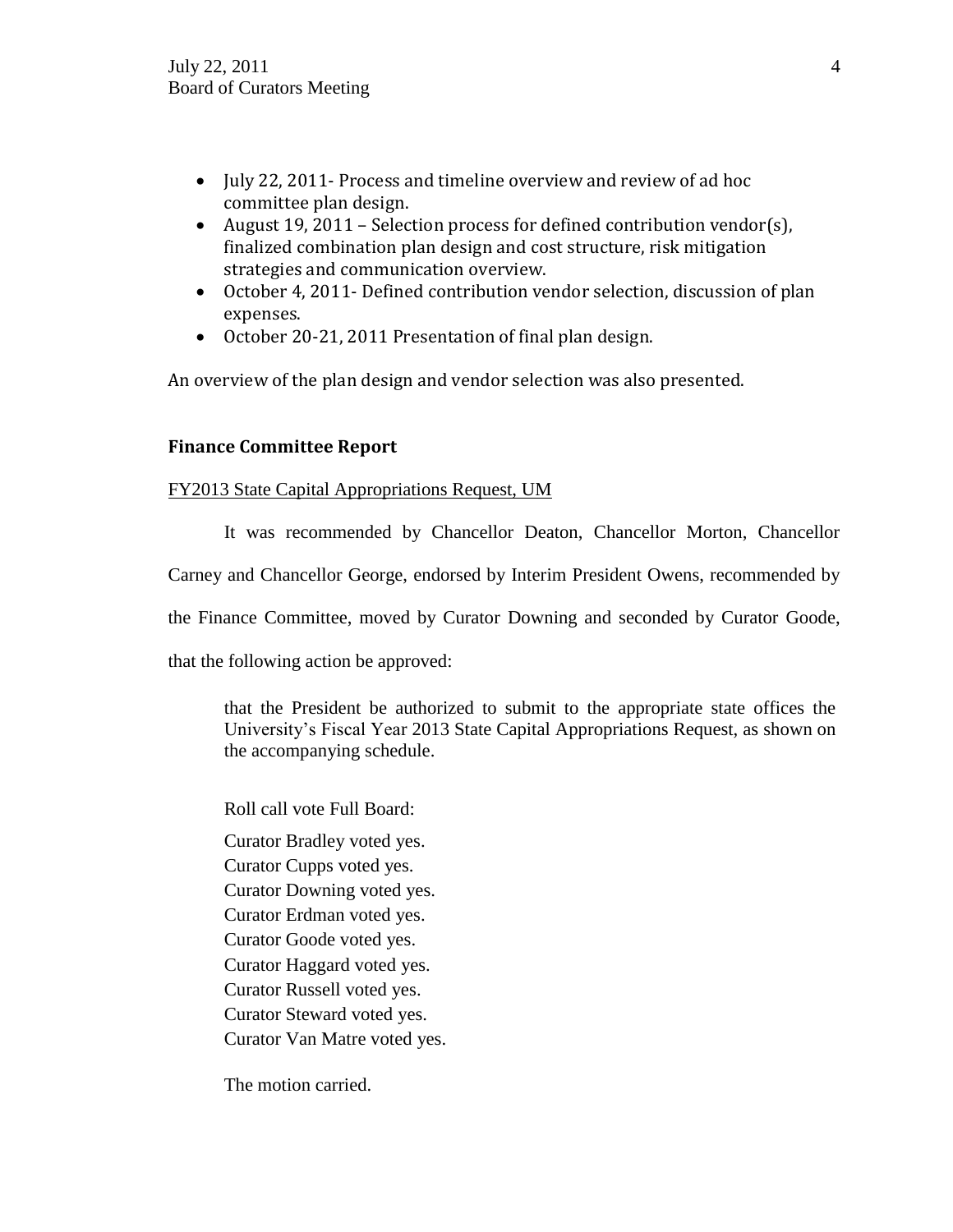#### FY2013 State Appropriations Request for Operations, UM

It was recommended by Vice President Krawitz, endorsed by Interim President Owens, recommended by the Finance Committee, moved by Curator Downing, seconded by Curator Goode, that the following recommendation be approved:

The President is authorized to file a request for state appropriations for operations of the University's various programs in FY2013 to include the FY2012 recurring appropriations for operations of \$405.8 million and recurring for health care and other curator programs of \$13.6 million plus the following:

- (1) An increase to the core budget of \$16.4 million or 4.0% for core operating support for annual merit increase in compensation plus increases in benefits, technology, infrastructure and on-going costs. Also provides necessary support to cover the cost of unfunded mandates and compliance.
- (2) An increase of \$40.3 million for competitive compensation for faculty to address ranked faculty salaries.
- (3) An increase of \$27.0 million from the state to increase total ongoing maintenance and repair expenditures to 1.5% of the physical plant replacement value.
- (4) An increase of \$16.7 million to support enrollment growth of 27.8% from FY2001-FY2011.
- (5) An increase for Caring for Missourians of \$20.7 million to address health care worker shortage.
- (6) An increase of \$2.0 million that would be leveraged with donor gifts to meet the state's workforce needs in science, technology, engineering, and mathematics to increase the number of these degrees awarded.
- (7) An increase of \$2.0 million that would be leveraged with donor gifts for an endowed professorship matching program to attract and retain top faculty.
- (8) An increase of \$1.9 million for St. Louis Equity adjustment.
- (9) An increase in state appropriations for University of Missouri Health Care – Missouri Rehabilitation Center of approximately \$0.5 million to provide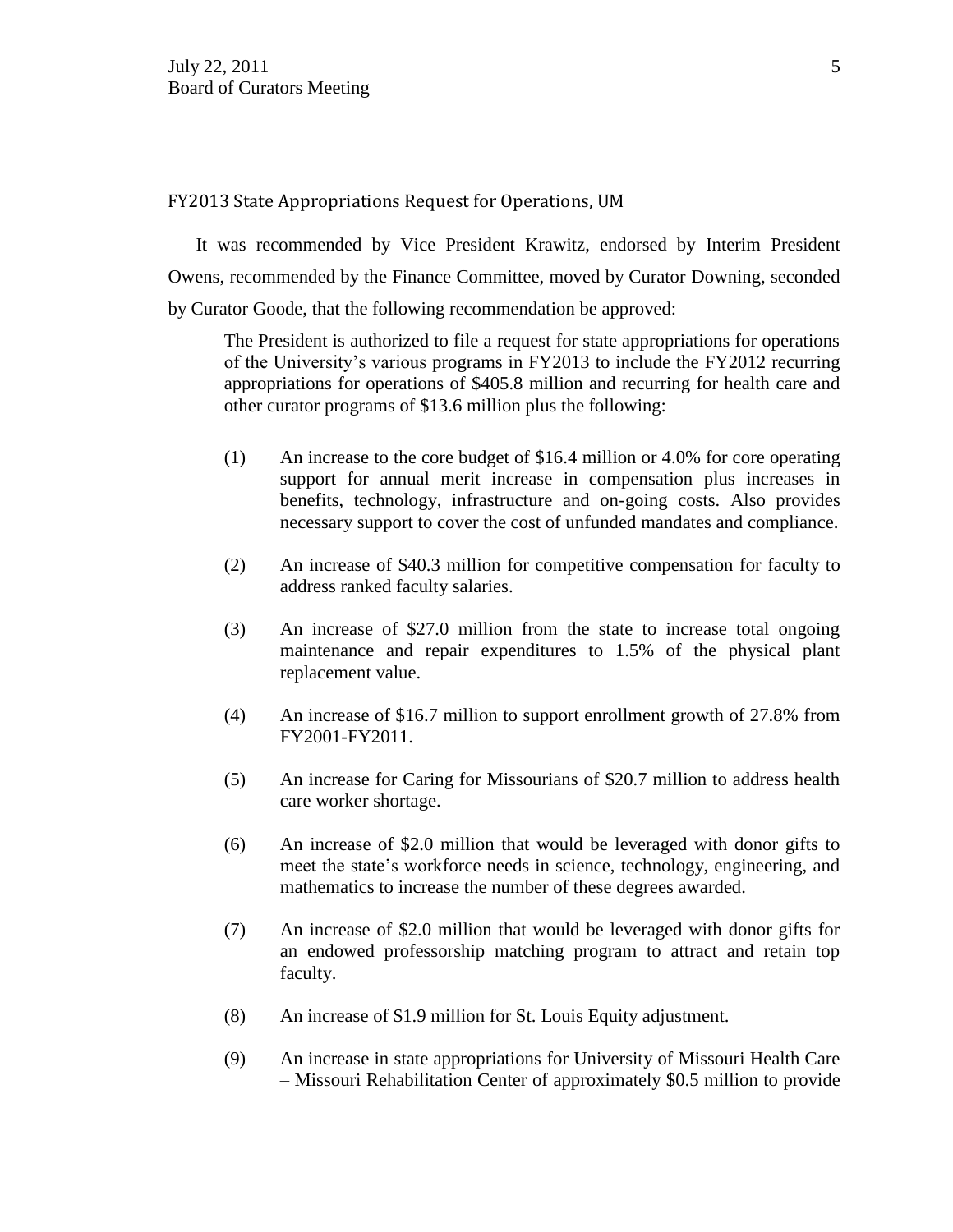for a merit salary increase plus associated benefits and inflationary increases in benefits and expenses. These increases are necessary to maintain quality and service levels.

- (10) An increase in state appropriations of approximately \$2 million for Other Curator Programs comprised of funding for a merit compensation increase and inflationary increases in benefits and expenses plus \$0.3 million increase for a MOREnet rural initiative. These increases are necessary for the other Curator programs to sustain quality and service levels.
- (11) Missouri Returning Heroes Act funding totaling approximately \$1.8 million equivalent to tuition waived the past three fiscal years.
- (12) State Seminary funding totaling approximately \$4.3 million in interest income and reinvestment of maturing principal.
- (13) Spinal Cord Injury Funds for FY2013 for research of spinal cord injuries of \$625,000.
- (14) Alzheimer's Research Program funds for FY2013 in the amount stipulated by law, which is estimated at approximately \$430,000.

Roll call vote full Board:

Curator Bradley voted yes.

Curator Cupps voted yes.

Curator Downing voted yes.

Curator Erdman voted yes.

Curator Goode voted yes.

Curator Haggard voted yes.

Curator Russell voted yes.

Curator Steward voted yes.

Curator Van Matre voted yes.

The motion carried.

Other Postemployment Benefits Plan (OPEB) Investment Policy, UM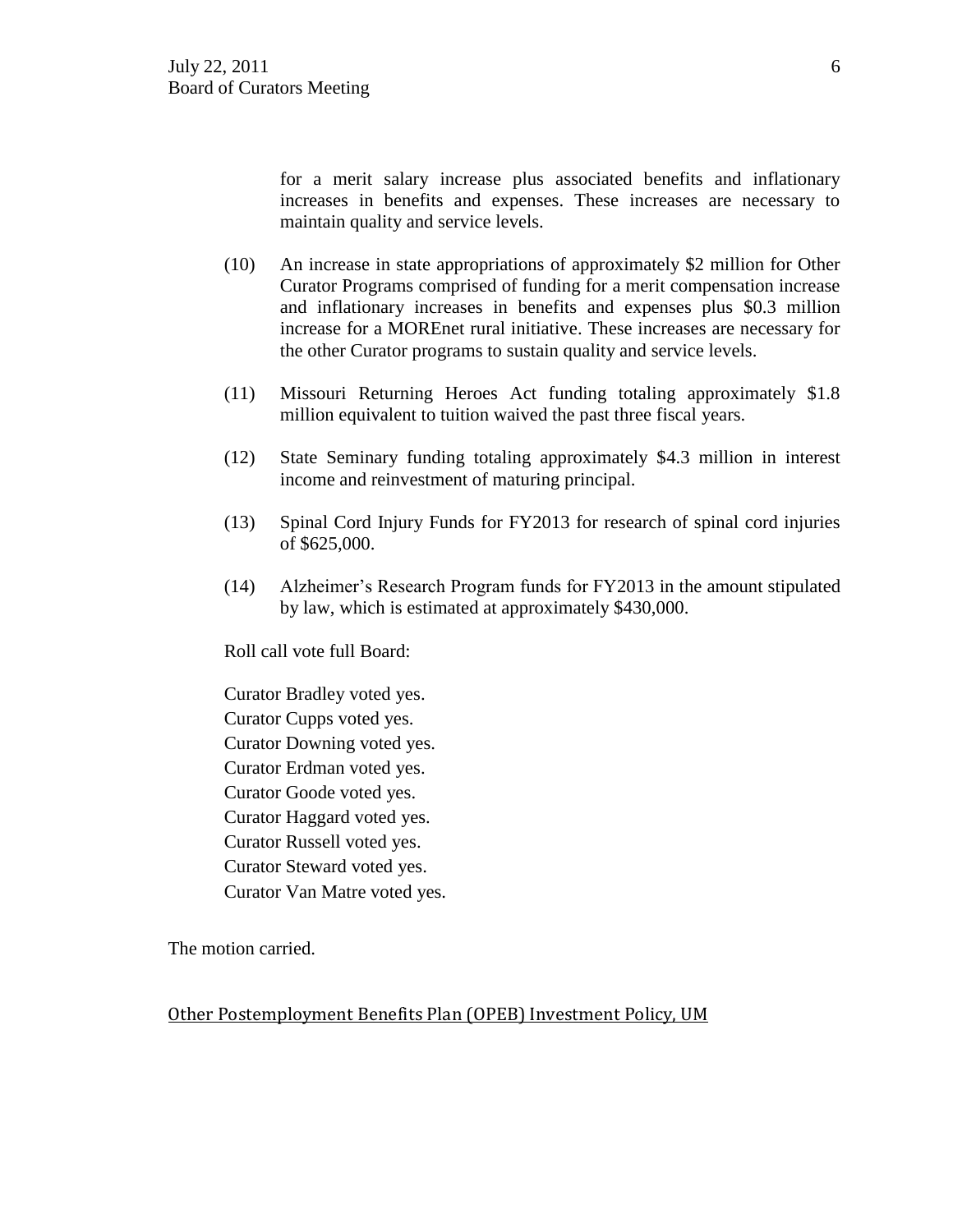It was recommended by Vice President Krawitz, endorsed by Interim President

Owens, recommended by the Finance Committee, moved by Curator Downing, and

seconded by Curator Goode, that the following action be approved:

that the Collected Rules and Regulations, Section 140.013, Investment Policy for Other Postemployment Benefits Plan, be adopted as outlined in the attached documents.

Roll call vote of Board:

Curator Bradley voted yes. Curator Cupps voted yes. Curator Downing voted yes. Curator Erdman voted yes. Curator Goode voted yes. Curator Haggard voted yes. Curator Russell voted yes. Curator Steward voted yes. Curator Van Matre voted yes.

The motion carried.

#### General Pool Investment Policy, UM

It was recommended by Vice President Krawitz, endorsed by Interim President

Owens, recommended by the Finance Committee, moved by Curator Downing, and

seconded by Curator Goode, that the following action be approved:

that the Collected Rules and Regulations, Section 140.010, Investment Policy for Short-Term Funds, be amended as outlined in the attached documents.

Roll call vote of Board:

Curator Bradley voted yes. Curator Cupps voted yes. Carnahan Downing voted yes. Curator Erdman voted yes. Curator Goode voted yes.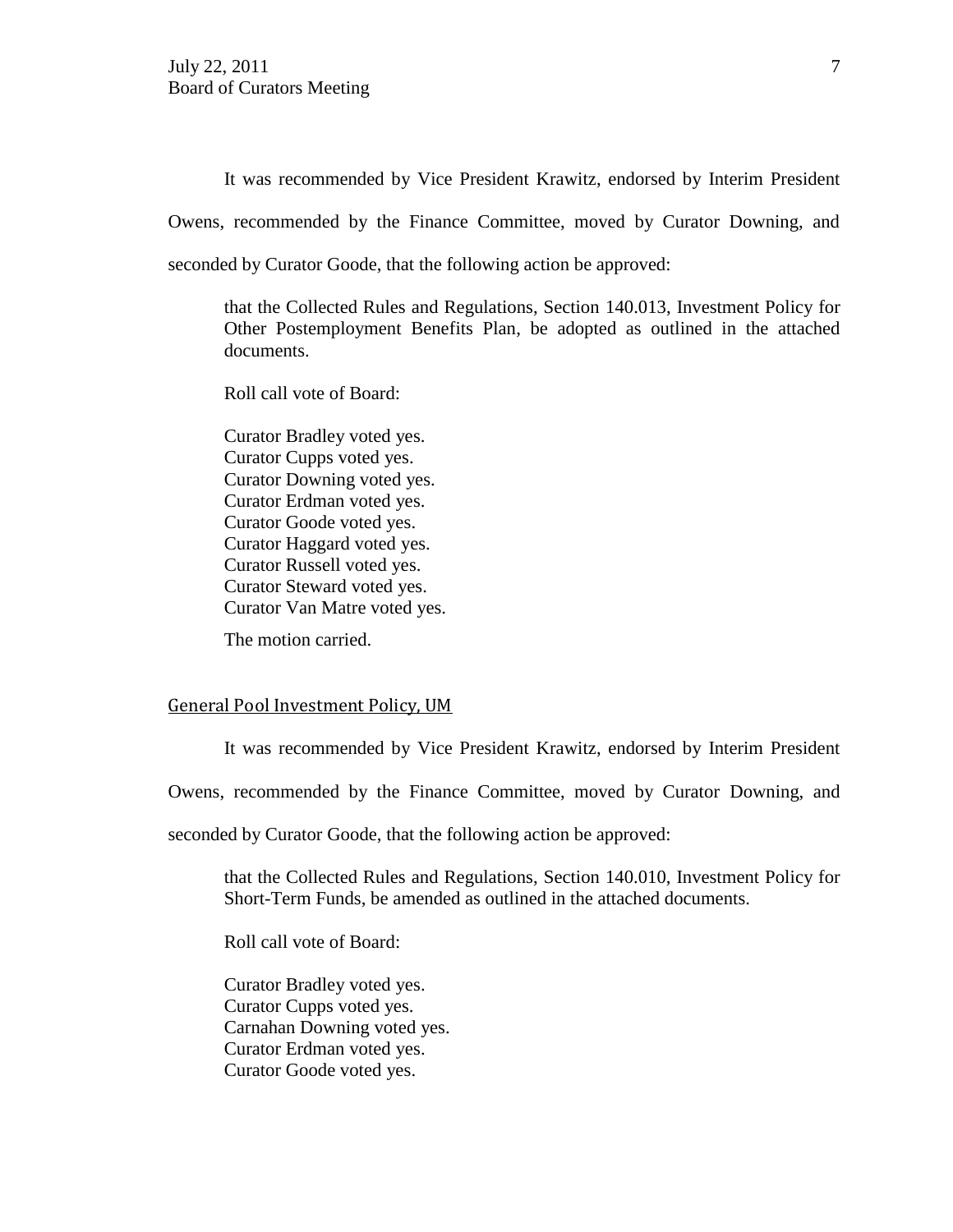Curator Haggard voted yes. Curator Russell voted yes. Curator Steward voted yes. Curator Van Matre voted yes.

The motion carried.

### Approve Hiring General Pool Fixed Income Manager, UM

It was recommended by Vice President Krawitz, endorsed by Interim President

Owens, recommended by the Finance Committee, moved by Curator Downing, and

seconded by Curator Goode, that the following action be approved:

that the Vice President for Finance and Administration be authorized to invest funds of the University of Missouri's General Pool in the PIMCO Global Advantage Strategy fund and PIMCO Unconstrained Bond Strategy fund in an aggregate amount not to exceed \$350 million.

Agreements entered into by the University are subject to review and approval by

the Vice President for Finance and Administration and General Counsel.

Roll call vote of Board:

Curator Bradley voted yes. Curator Cupps voted yes. Curator Downing voted yes. Curator Erdman voted yes. Curator Goode voted yes. Curator Haggard voted yes. Curator Russell voted yes. Curator Steward voted yes. Curator Van Matre voted yes.

The motion carried.

## **General Business**

A draft agenda for the August 2011 Board of Curators meeting was included for the board's information.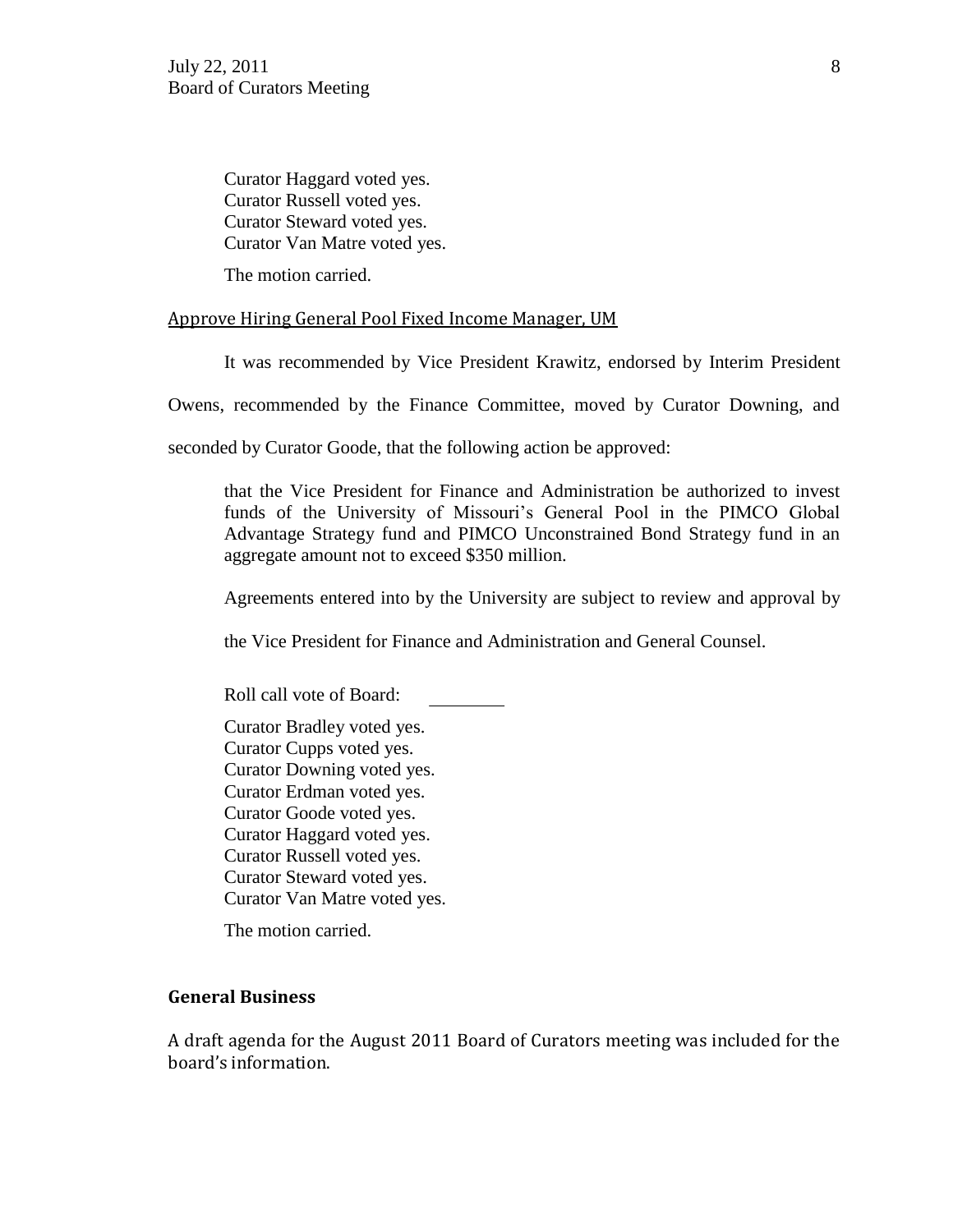## Approval of Revised 2011 Board of Curators Meeting Calendar

It was recommended by Chairman Erdman, endorsed by Interim President Owens, moved by Curator Bradley and seconded by Curator Cupps, that the revised 2011 Board of Curators meeting calendar be approved as follows:

### 2011 BOARD OF CURATORS MEETING CALENDAR (REVISED)

| <b>DAYS</b>     | <b>DATES</b>        | LOCATION                               |
|-----------------|---------------------|----------------------------------------|
| Thursday-Friday | January 27-28, 2011 | UM-Columbia                            |
| Monday-Tuesday  | March 21-22, 2011   | Missouri S&T                           |
| Thursday-Friday | June 16-17, 2011    | Columbia, Missouri<br>(Annual Meeting) |
| Friday          | July 22, 2011       | 1-hour Teleconference                  |
| Friday          | August 19, 2011     | 3-4 hour TelePresence                  |
| Thursday-Friday | October 20-21, 2011 | <b>UM-Kansas City</b>                  |
| Thursday-Friday | December 8-9, 2011  | <b>UM-St.</b> Louis                    |

Roll call vote:

Curator Bradley voted yes. Curator Cupps voted yes. Curator Downing voted yes. Curator Erdman voted yes. Curator Goode voted yes. Curator Haggard voted yes. Curator Russell voted yes. Curator Steward voted yes. Curator Van Matre voted yes.

The motion carried.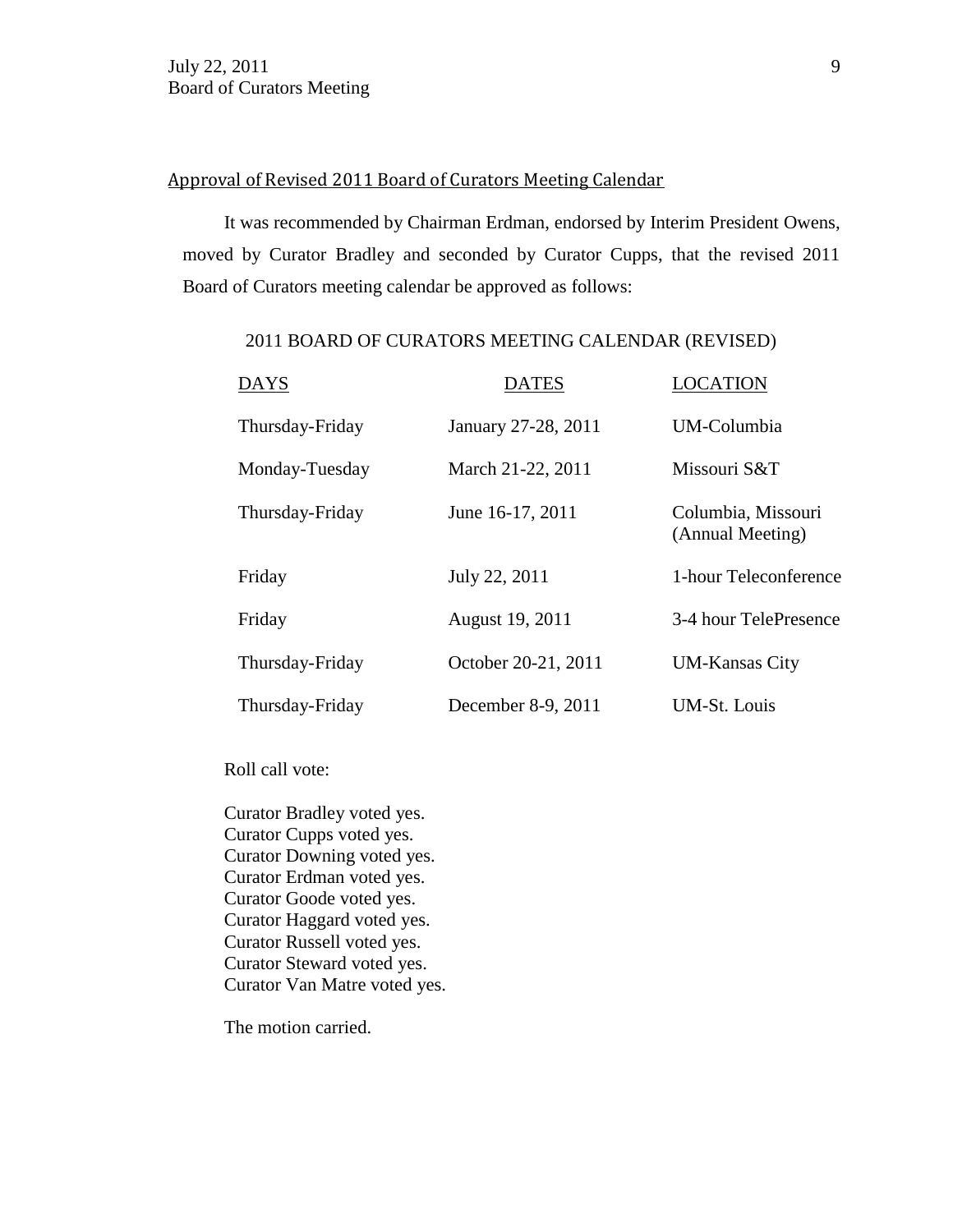### Resolution for Executive Session of Board of Curators Meeting

It was moved by Curator Goode and seconded by Curator Bradley, that there shall

be an executive session with a closed record and closed vote of the Board of Curators

meeting, on July 22, 2011 for consideration of:

- **Section 610.021(1), RSMo**, relating to matters identified in that provision, which include legal actions, causes of action or litigation, and confidential or privileged communications with counsel; and
- **Section 610.021(3), RSMo**, relating to matters identified in that provision, which include hiring, firing, disciplining, or promoting or particular employees; and
- **Section 610.021(12), RSMo,** relating to matters identified in that provision, which include sealed bids and related documents and sealed proposals and related documents or documents related to a negotiated contract; and
- **Section 610.021 (13), RSMo**, relating to matters identified in that provision, which include individually identifiable personnel records, performance ratings, or records pertaining to employees or applicants for employment; and

Roll call vote:

Curator Bradley voted yes. Curator Cupps voted yes. Curator Downing voted yes. Curator Erdman voted yes. Curator Goode voted yes. Curator Haggard voted yes. Curator Russell voted yes. Curator Steward voted yes. Curator Van Matre voted yes.

The motion carried.

Resolution for Executive Session of the Presidential Search Committee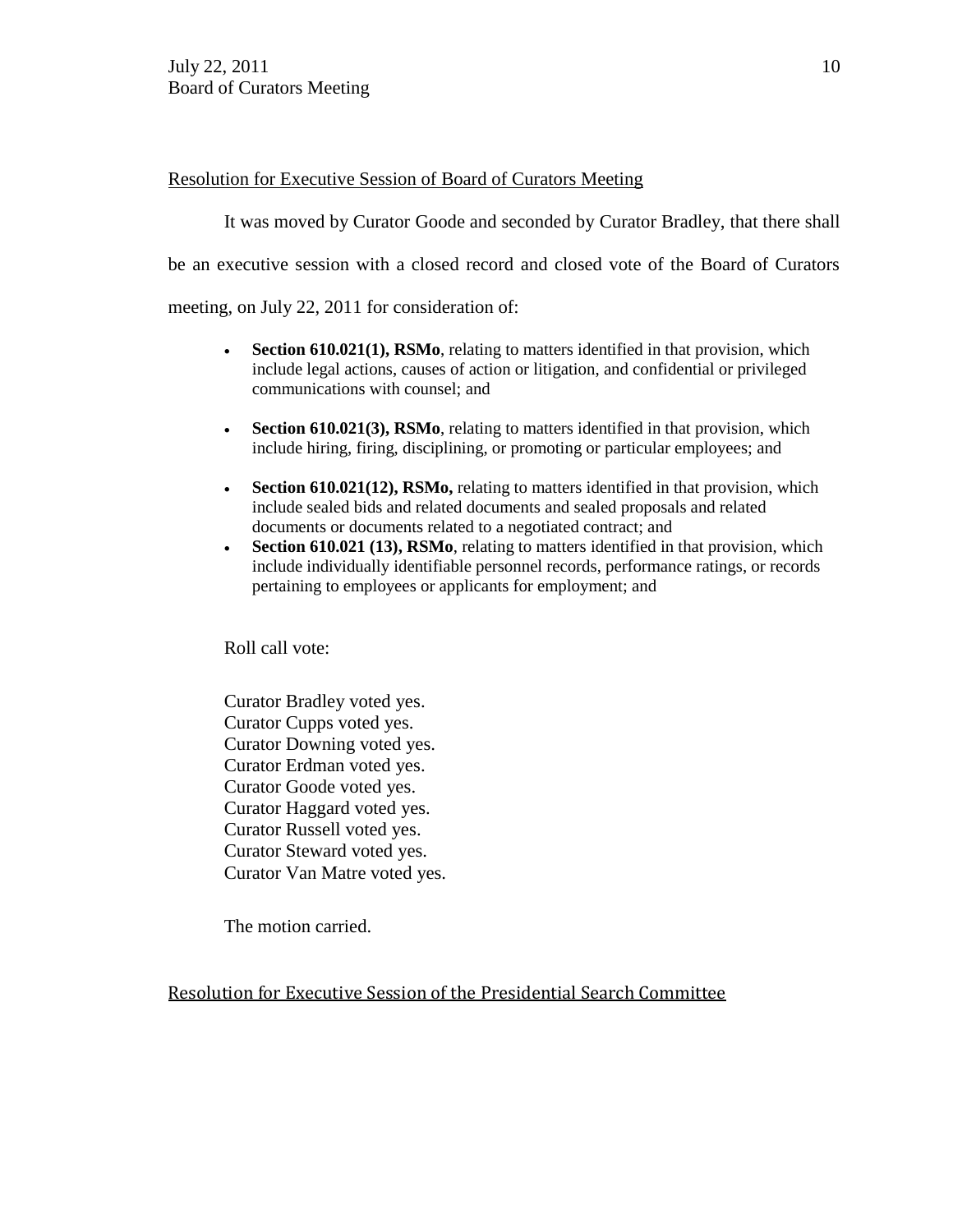It was moved by Curator Goode and seconded by Curator Downing that there shall be a closed meeting with a closed record and closed vote of the Presidential Search Committee, on July 22, 2011, for consideration of:

- Section **610.021(1), RSMo**, relating to matters identified in that provision, which include legal actions, causes of action or litigation, and confidential or privileged communications with counsel;
- Section **610.021(3), RSMo**, relating to matters identified in that provision, which include hiring, firing, disciplining, or promoting of particular employees; and
- Section **610.021(13), RSMo**, relating to matters identified in that provision, which include individually identifiable personnel records, performance ratings, or records pertaining to employees or applicants for employment.

Roll call vote:

Curator Bradley voted yes. Curator Cupps voted yes. Curator Downing voted yes. Curator Erdman voted yes. Curator Goode voted yes. Curator Haggard voted yes. Curator Russell voted yes. Curator Steward voted yes. Curator Van Matre voted yes. Student Representative Confer voted yes.

The motion carried.

The open session TelePresence and teleconference call was disconnected and a second call was initiated for the executive session of the Board of Curators meeting.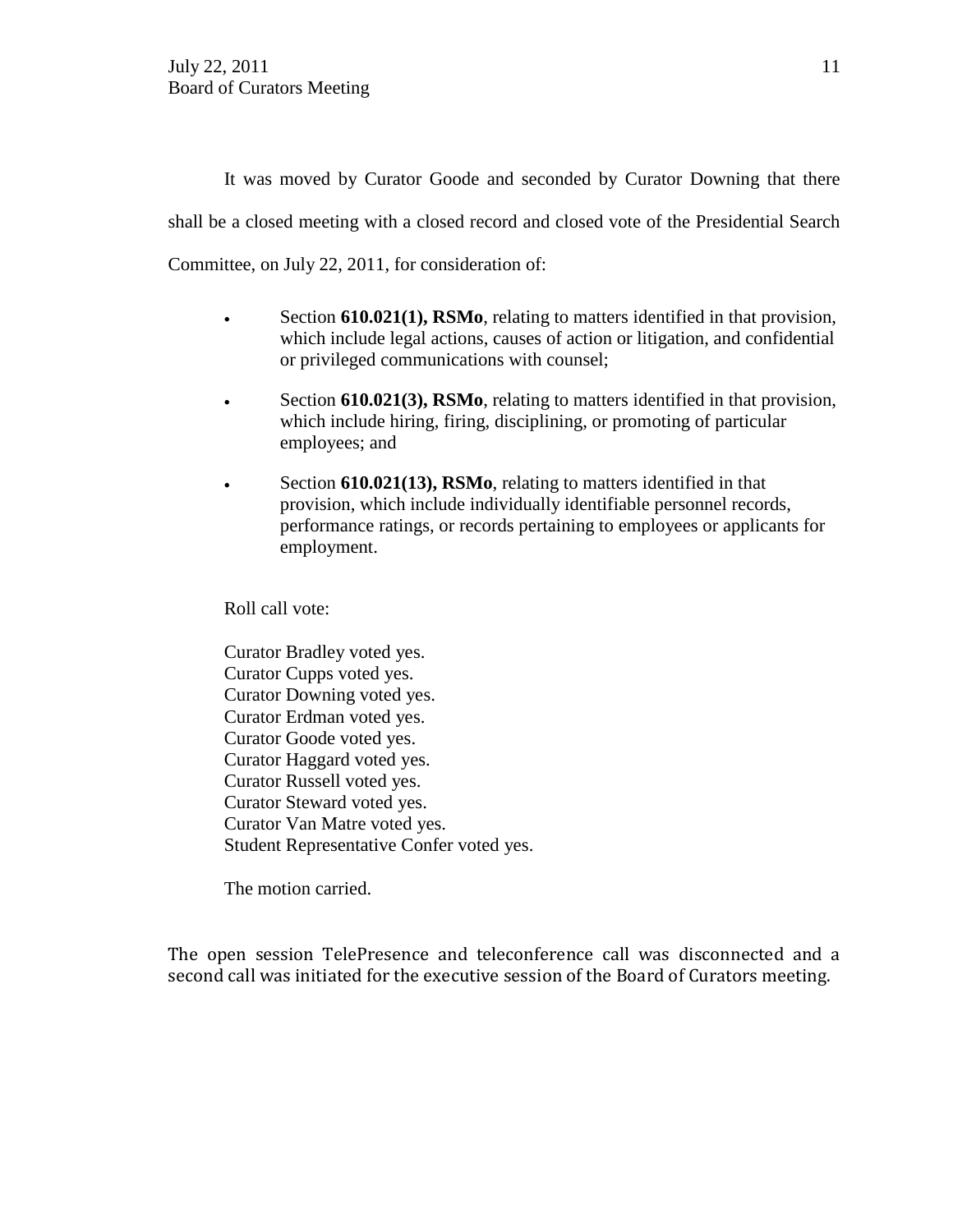### **BOARD OF CURATORS MEETING – EXECUTIVE SESSION**

A meeting of the University of Missouri Board of Curators was convened in executive session at 1:20 P.M., on Friday, July 22, 2011 via TelePresence originating in Ellis Library TelePresence Center, on the University of Missouri-Columbia campus, and at remote locations via conference telephone pursuant to public notice given of said meeting. Curator Warren Erdman, Chairman of the Board of Curators, presided over the meeting.

### Present

The Honorable David R. Bradley The Honorable Donald L. Cupps The Honorable Don M Downing The Honorable Warren K. Erdman The Honorable Wayne Goode The Honorable Judith G. Haggard The Honorable Doug Russell The Honorable David L. Steward The Honorable Craig A. Van Matre

#### Also Present

Mr. Stephen J. Owens, Interim President, University of Missouri System Mr. Phillip J. Hoskins, Acting General Counsel Ms. Cindy S. Harmon, Secretary of the Board of Curators Miss Laura A. Confer, Student Representative to the Board of Curators Dr. Steven Graham, Senior Associate Vice President Academic Affairs Ms. Natalie "Nikki" Krawitz, Vice President of Finance and Administration

Curators' Professorship Kathy Goggin, UMKC– presented by Senior Associate Vice President Graham

It was recommended by Chancellor Leo E. Morton, endorsed by Interim

President Owens, recommended by the Academic, Student and External Affairs

Committee, moved by Curator Van Matre, and seconded by Curator Steward, that

the following action be approved:

that upon the recommendation of Chancellor Morton, the Provost and Executive Vice Chancellor for Academic Affairs, and the Department of Computer Science &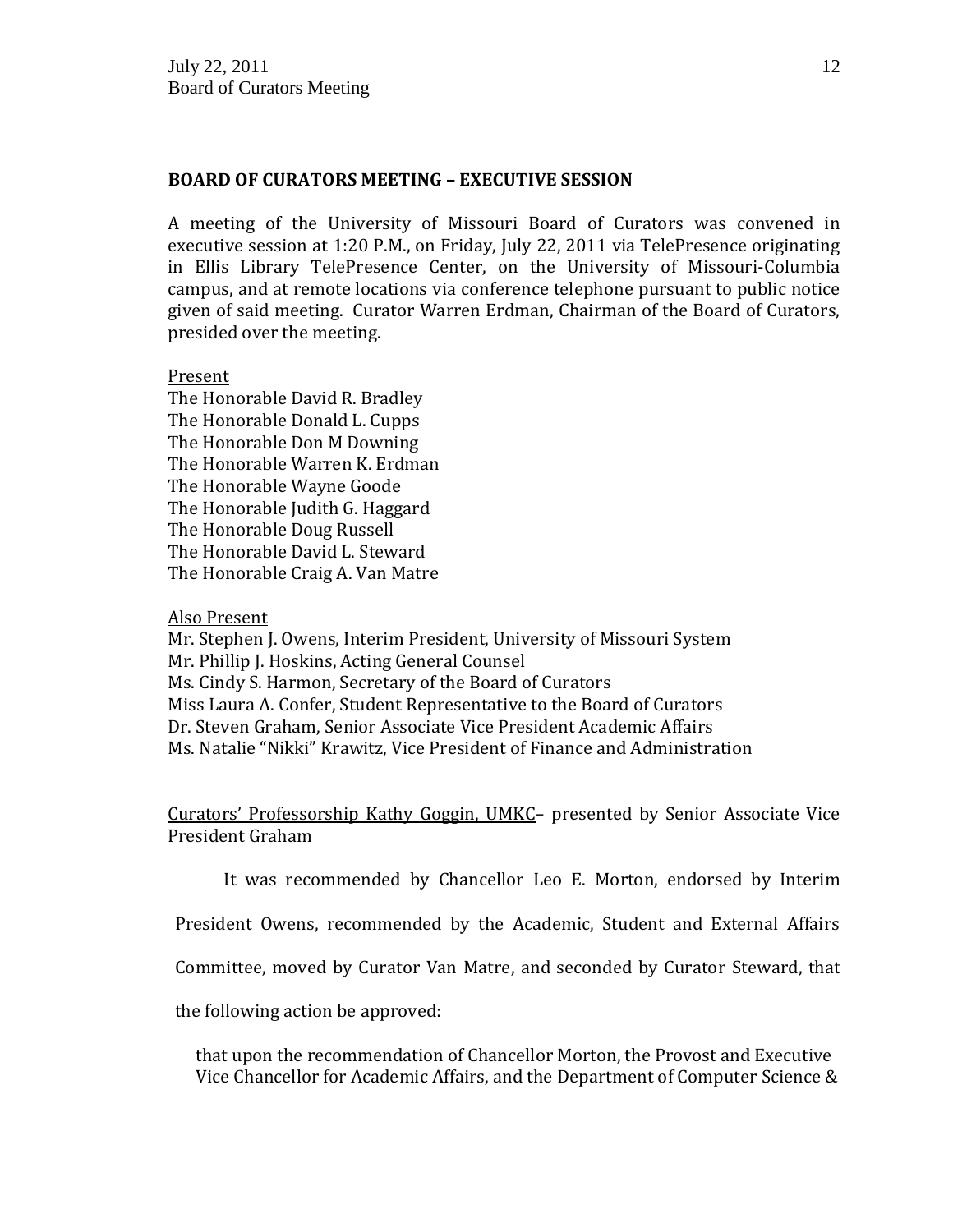Electrical Engineering, it is recommended that Professor Kathy Goggin be named to the position University of Missouri Curators' Professorship, effective September 1, 2011. Professor Goggin will receive a \$10,000 annual stipend as long as she holds this position. \$5,000 will go to increased compensation (salary and benefits less applicable taxes) with the remaining \$5,000 available for professional expenses associated with her teaching, research, or creative activities. In accordance with Collected Rules and Regulations, 320.070, this appointment is for a period of five years which may be renewed at the discretion of the Chancellor.

(The complete nomination materials are on file in the Office of Academic Affairs.)

Roll call vote of Board:

Curator Bradley voted yes. Curator Cupps voted yes. Curator Downing voted yes. Curator Erdman voted yes. Curator Goode voted yes. Curator Haggard voted yes. Curator Russell voted yes. Curator Steward voted yes. Curator Van Matre voted yes.

The motion carried.

Curators' Teaching Professorship Kathleen Kilway, UMKC – presented by Senior Associate Vice President Graham

It was recommended by Chancellor Leo E. Morton, endorsed by Interim

President Stephen J. Owens, recommended by the Academic, Student and External

Affairs Committee, moved by Curator Van Matre, and seconded by Curator Steward,

that the following action be approved:

that upon the recommendation of Chancellor Morton, the Provost and Executive Vice Chancellor for Academic Affairs, and the Department of Chemistry, it is recommended that Professor Kathleen Kilway be named to the position University of Missouri Curators' Teaching Professorship, effective September 1,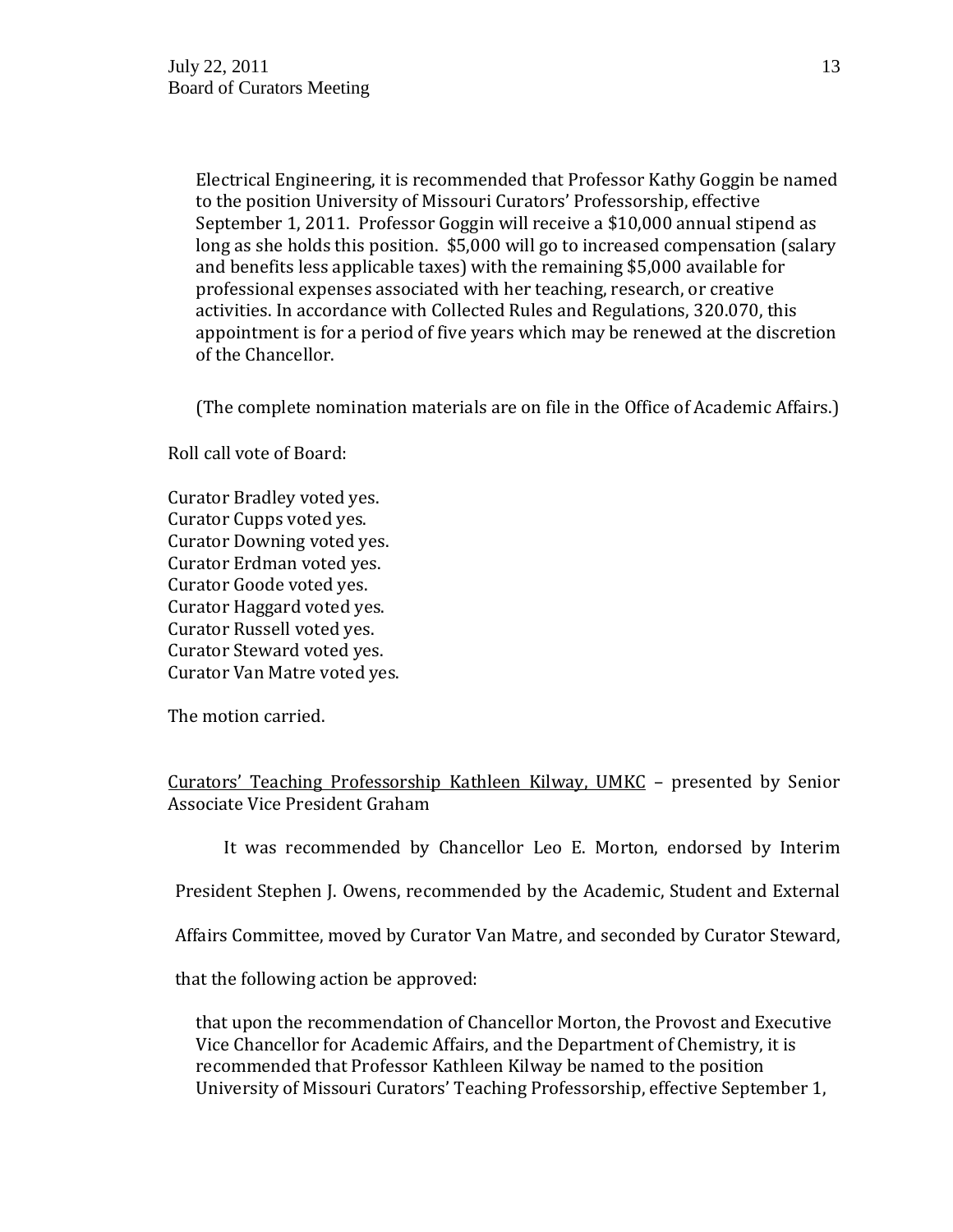2011. Professor Kilway will receive a \$10,000 annual stipend as long as she holds this position. \$5,000 will go to increased compensation (salary and benefits less applicable taxes) with the remaining \$5,000 available for professional expenses associated with her teaching, research, or creative activities. In accordance with Collected Rules and Regulations, 320.070, this appointment is for a period of five years which may be renewed at the discretion of the Chancellor.

(The complete nomination materials are on file with the Office of Academic Affairs.)

Roll call vote of Board:

Curator Bradley voted yes. Curator Cupps voted yes. Curator Downing voted yes. Curator Erdman voted yes. Curator Goode voted yes. Curator Haggard voted yes. Curator Russell voted yes. Curator Steward voted yes. Curator Van Matre voted yes.

The motion carried.

## Curators' Teaching Professorship Deepankar Medhi, UMKC – presented by Senior Associate Vice President Graham

It was recommended by Chancellor Leo E. Morton, endorsed by Interim President, Stephen J. Owens, recommended by the Academic, Student and External Affairs Committee, moved by Curator Van Matre, and seconded by Curator Steward, that the following action be approved:

that upon the recommendation of Chancellor Morton, the Provost and Executive Vice Chancellor for Academic Affairs, and the Department of Computer Science and Electrical Engineering it is recommended that Professor Deepankar Medhi be named to the position University of Missouri Curators' Teaching Professorship, effective September 1, 2011. Professor Medhi will receive a \$10,000 annual stipend as long as he holds this position. \$5,000 will go to increased compensation (salary and benefits less applicable taxes) with the remaining \$5,000 available for professional expenses associated with his teaching, research, or creative activities. In accordance with Collected Rules and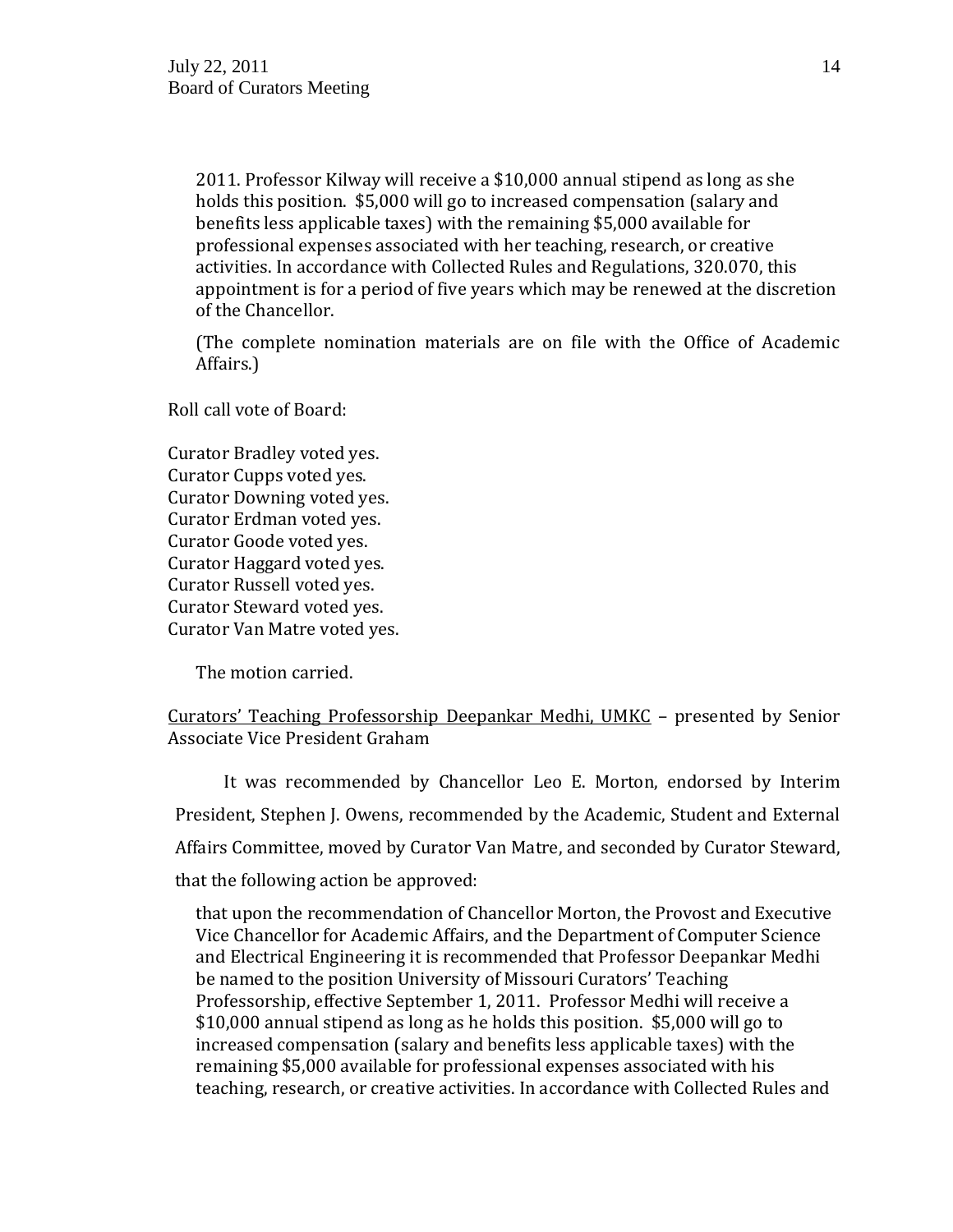Regulations, 320.070, this appointment is for a period of five years which may be renewed at the discretion of the Chancellor.

(The complete nomination materials are on file with the Office of Academic Affairs.)

Roll call vote of Board:

Curator Bradley voted yes. Curator Cupps voted yes. Curator Downing voted yes. Curator Erdman voted yes. Curator Goode voted yes. Curator Haggard voted yes. Curator Russell voted yes. Curator Steward voted yes. Curator Van Matre voted yes.

The motion carried.

Dr. Graham excused himself from the meeting.

 $220$ Personnel Item, MU – this item is excluded from the minutes and will be given public notice upon completion.

 $221$ Contract Item, UMHC – This item is withheld from the minutes and will be given public notice upon completion of the contract.

University President's Report – presented by Interim President Owens.

General Counsel's Report – presented by Acting General Counsel Hoskins.

It was moved by Curator Bradley and seconded by Curator Goode, that the

meeting of the Board of Curators July 22, 2011, shall be adjourned.

Roll call vote:

Curator Bradley voted yes. Curator Cupps voted yes. Curator Downing voted yes. Curator Erdman voted yes.